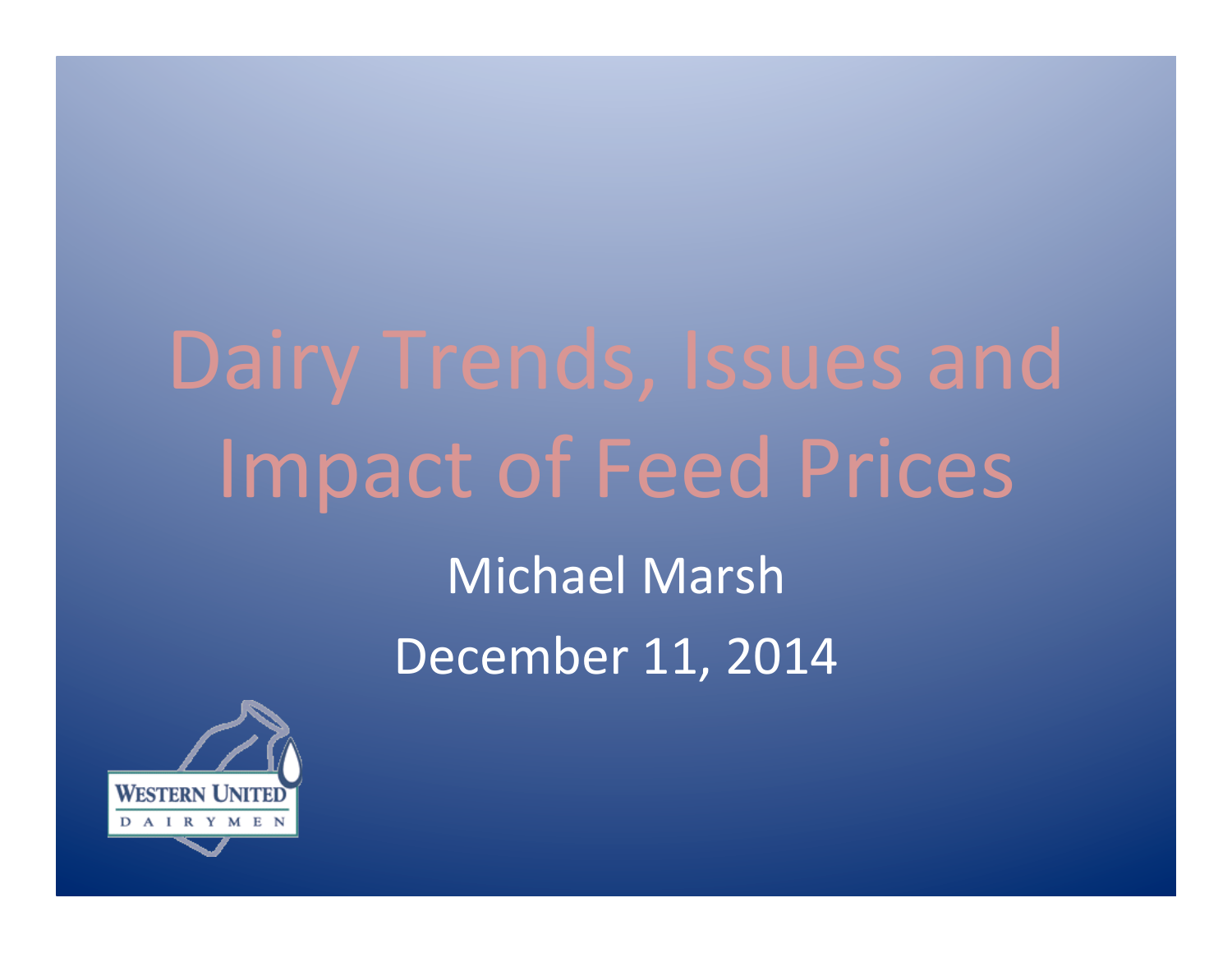#### Issues

- Farm Bill
	- New dairy safety net
	- MPP
- Milk prices
	- US
		- CA Cheese milk
	- New Zealand
		- China
	- European Union
		- Russian sanctions
		- Quotas 3/31/15
- **Congress** 
	- $-$  Immigration reform
	- Ethanol
- Sacramento

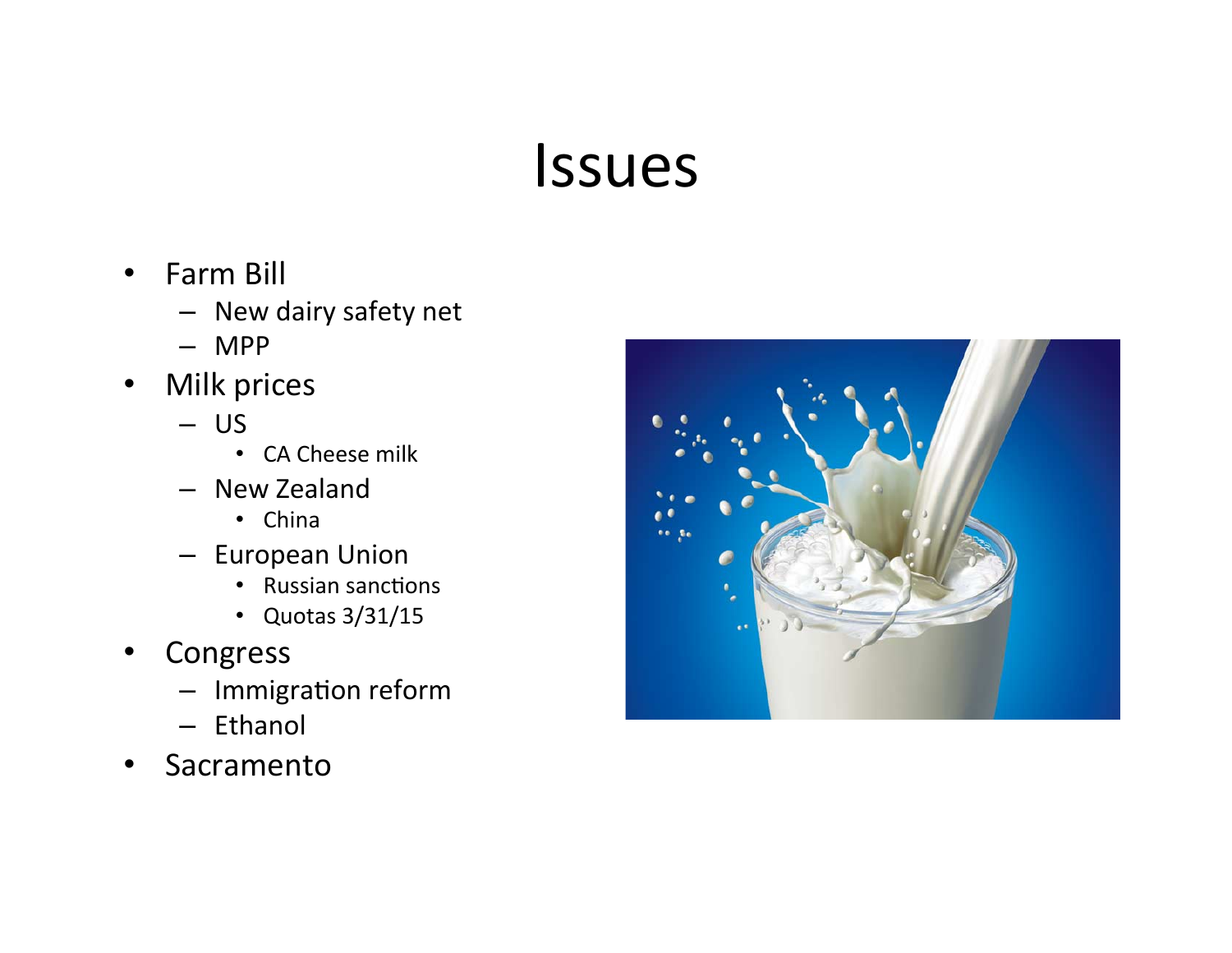## **Block cheese prices**



• Block cheese prices are dropping rapidly

• 12.8.14: \$1.58/lb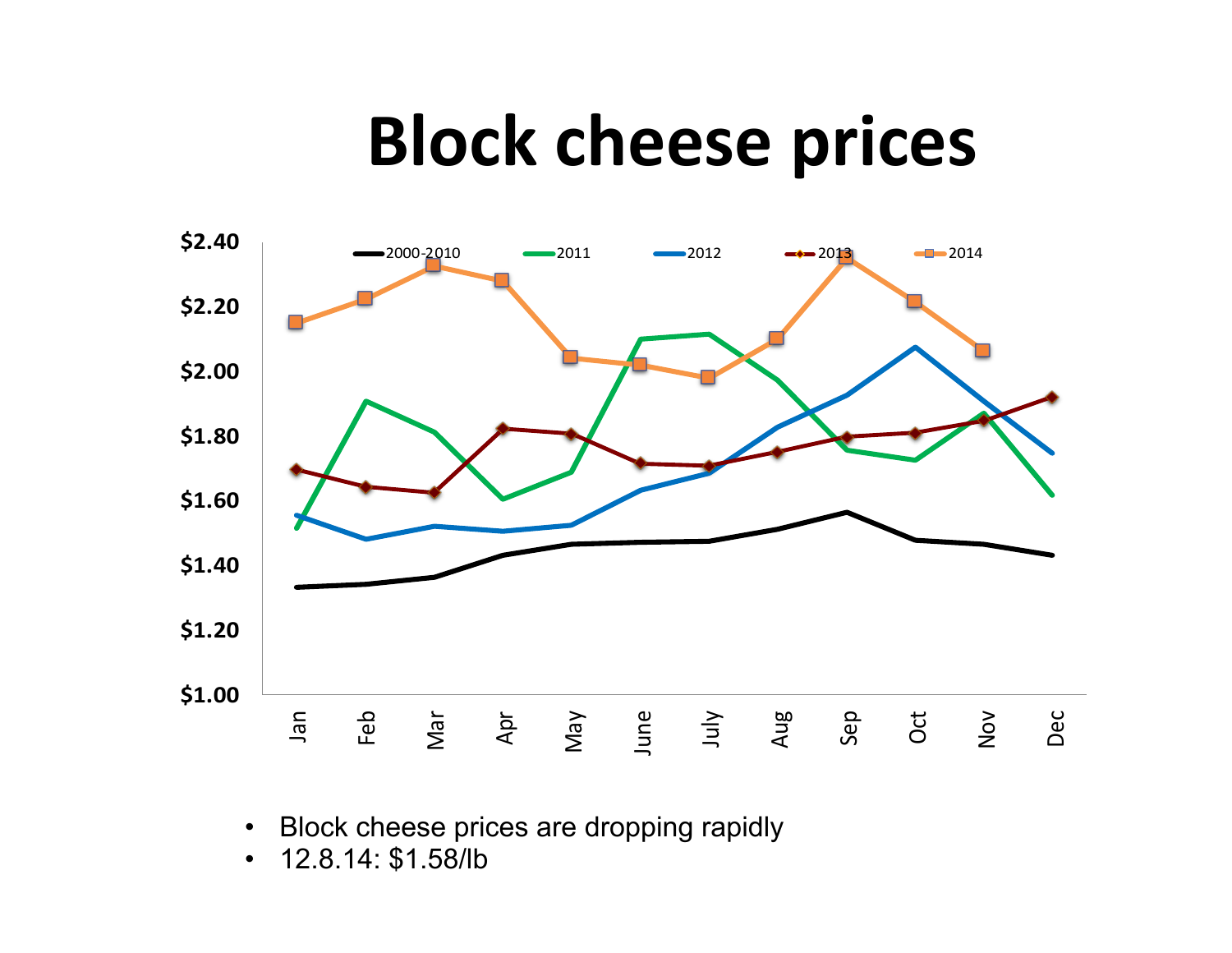#### **Cheese Production & Stocks**



**Oct production +3.2% from 2013, +5.8% from Sep** 

**Oct stocks -2% from 2013, -3% from Sep**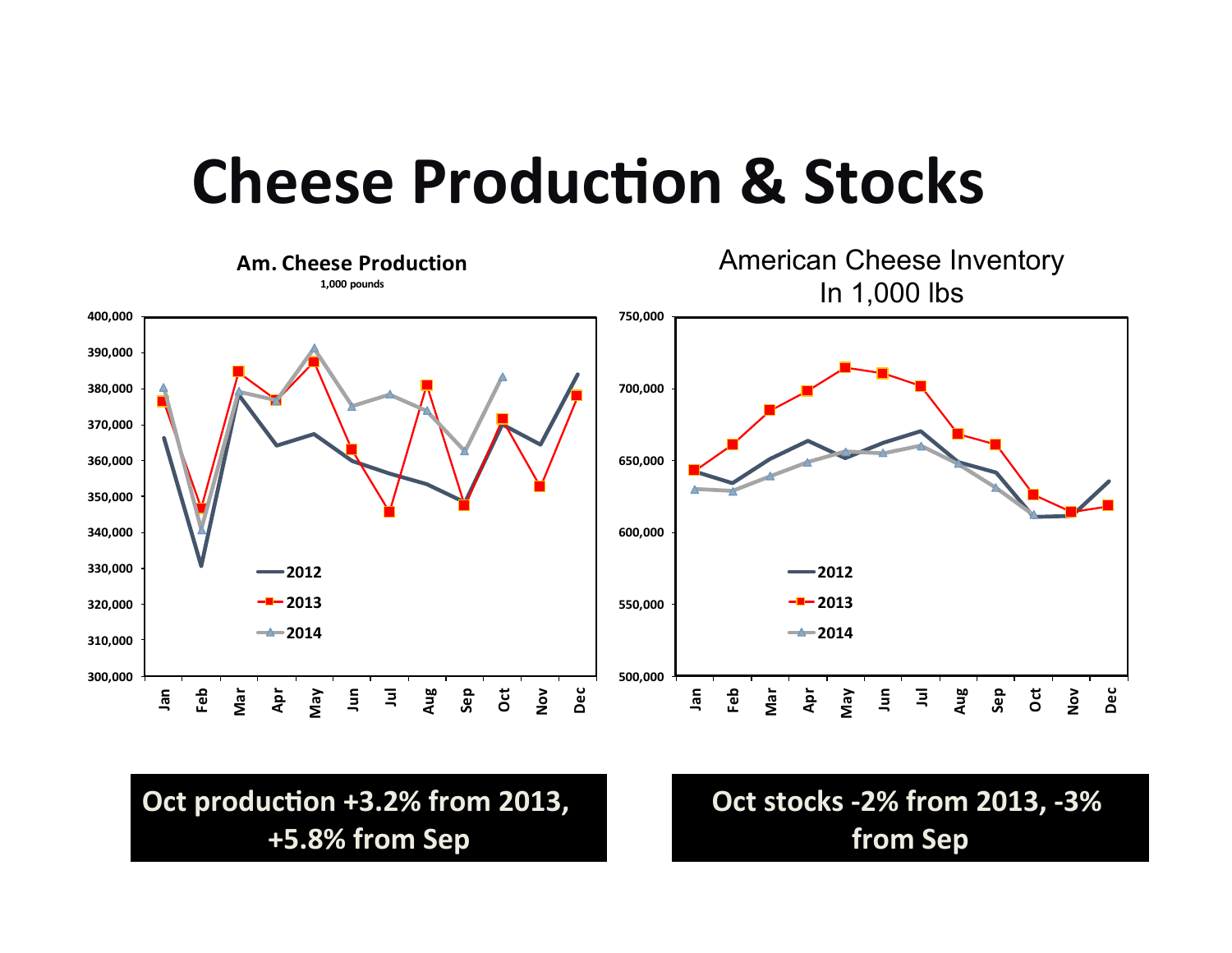### **CME** vs Oceania Cheddar price



- DMN survey prices in Oceania: low end at \$1.54lb
- 12.2.14 GDT: \$1.37/lb (+ 7 cents from previous auction)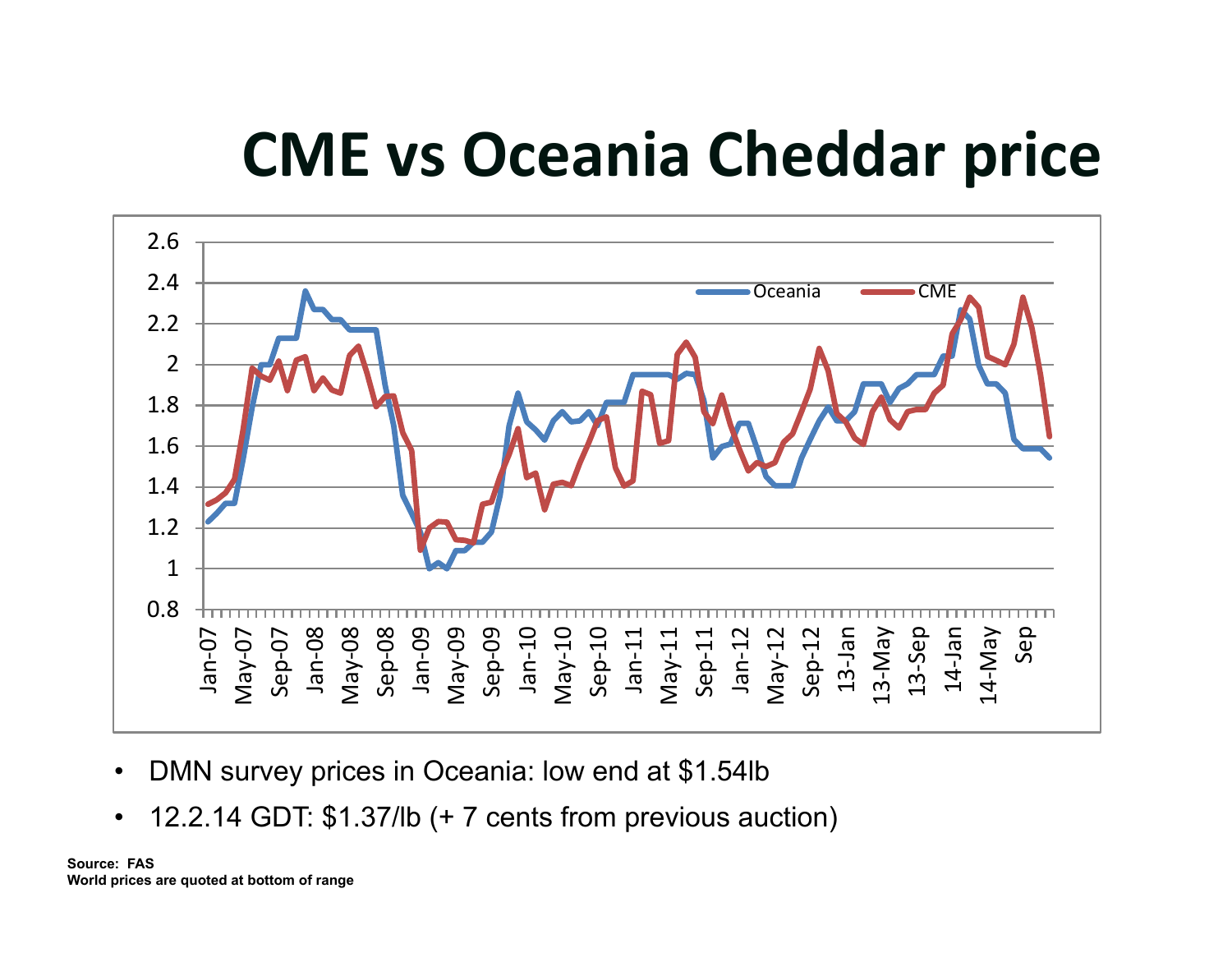#### **U.S. Cheese Trade**



**Source: FAS**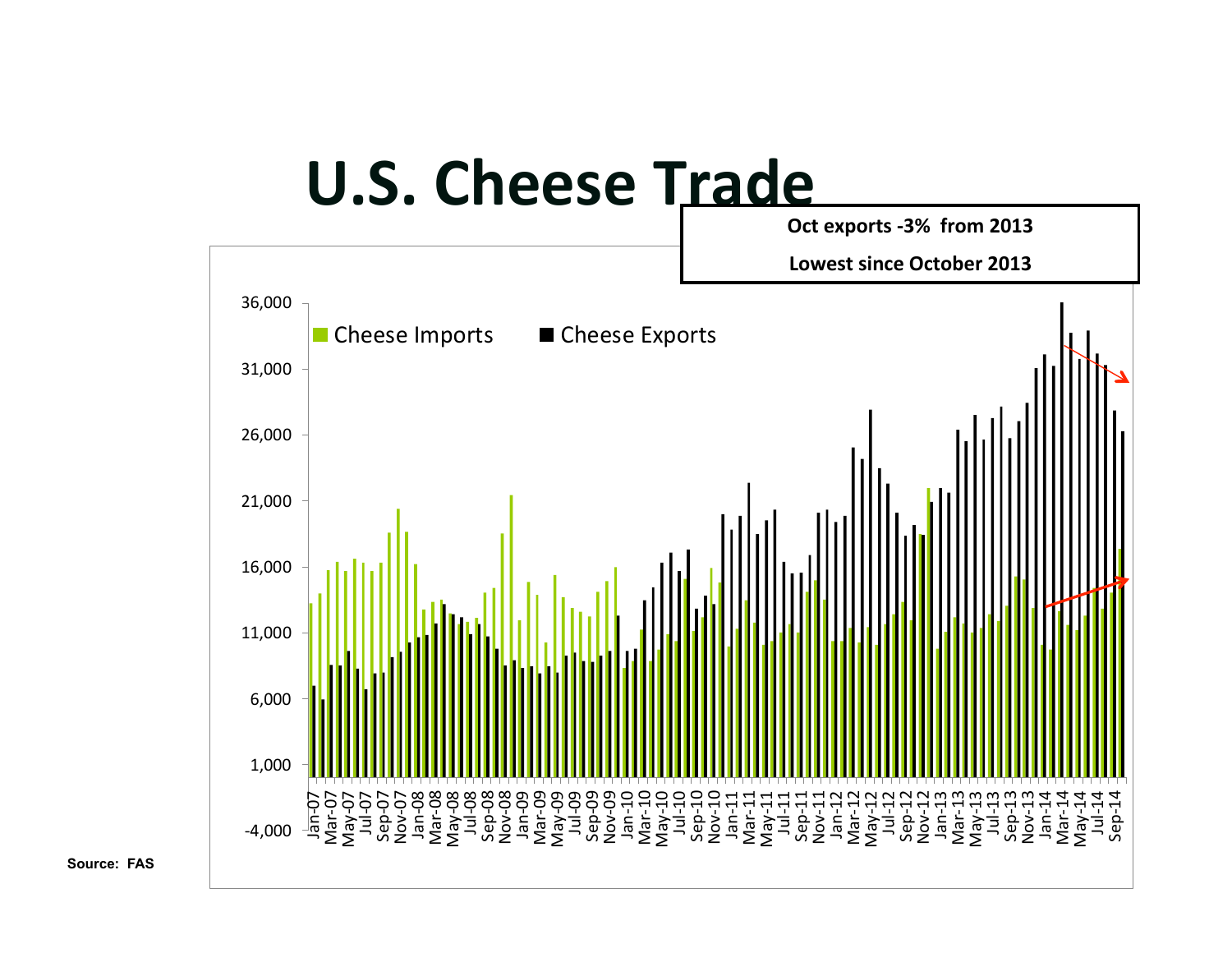#### **Butter prices**



- Rapid decline from September to November, but prices have recently stabilized
- 12.8.14: \$1.9850/lb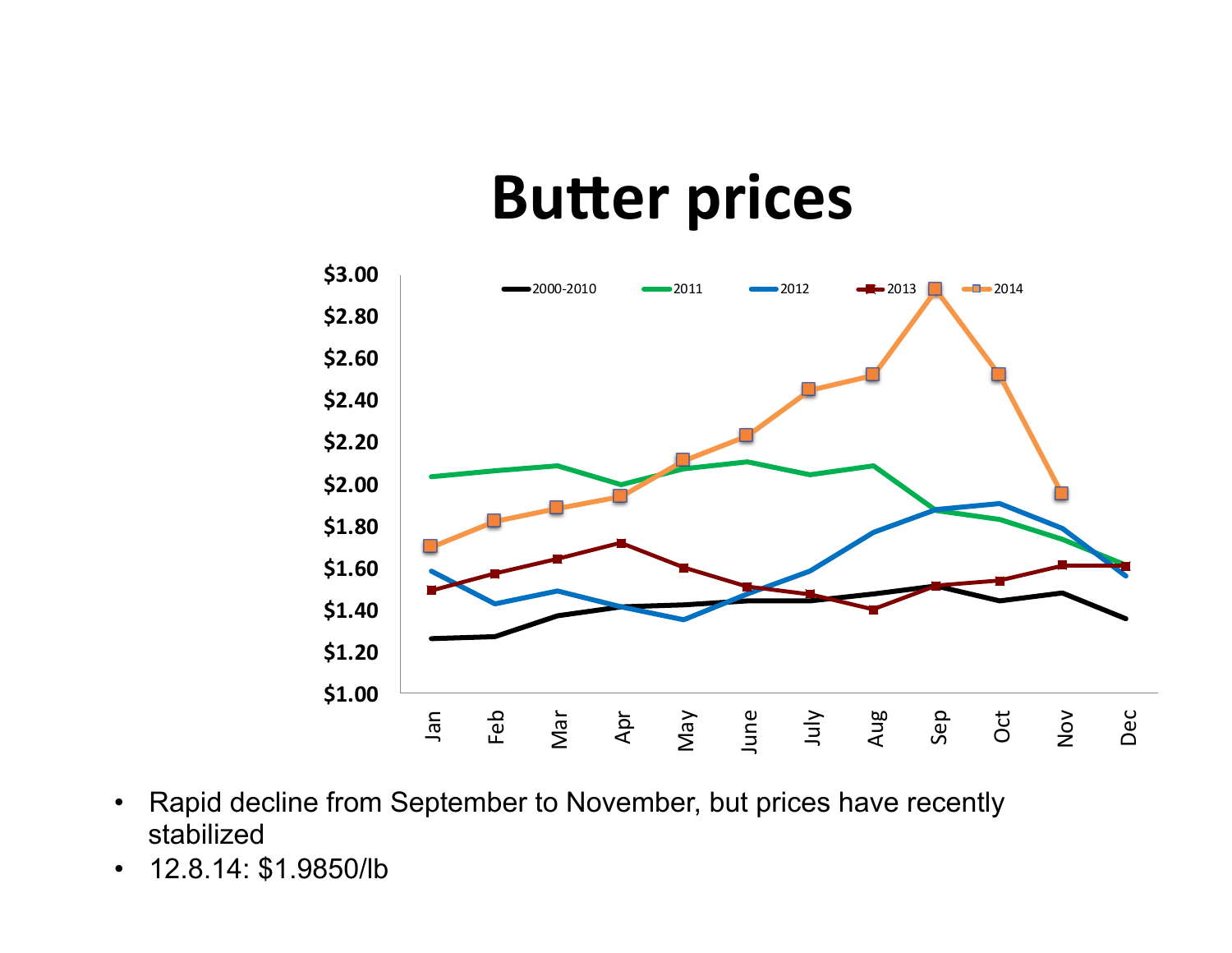#### **Butter Production & Stocks**

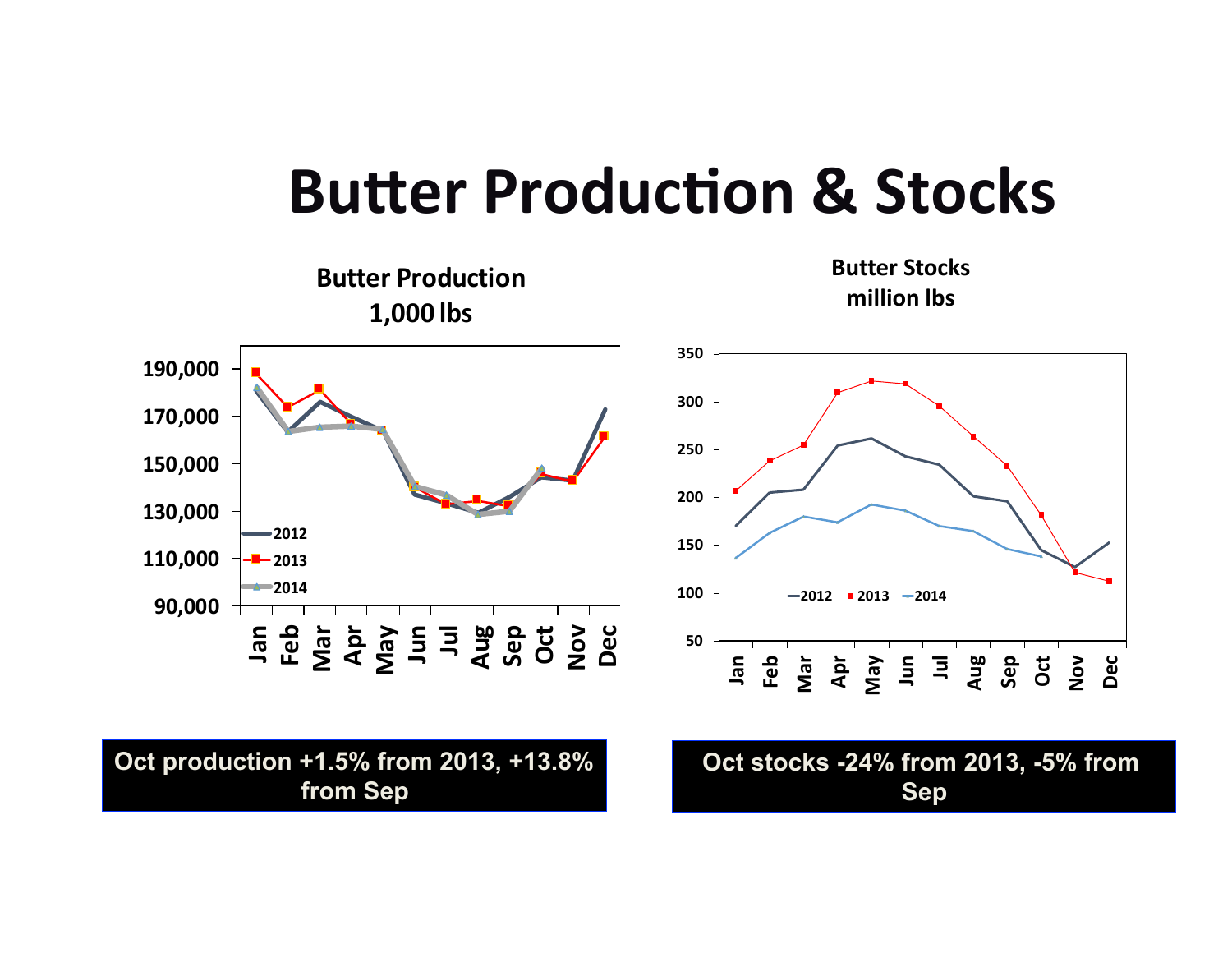#### **U.S. Butter Trade**



- Europe: \$1.57/lb
- 12.2.14 GDT: \$1.20 (+ 9 cents from the last auction)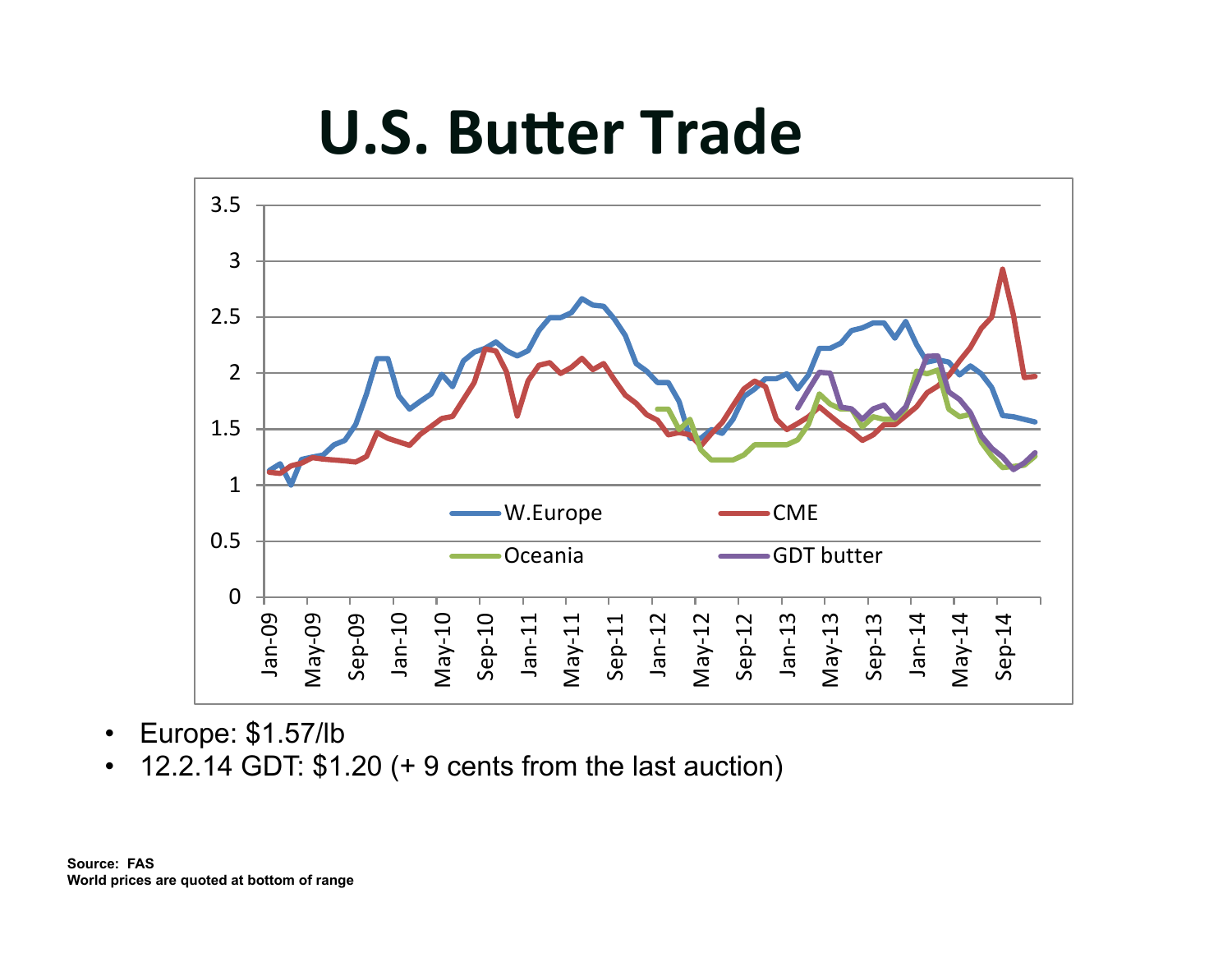#### **U.S. Butter Trade**

**Oct'14 -80% 0 2,000 4,000 6,000 8,000 10,000 12,000 Jan-07 Apr-07 Jul-07 Oct-07 Jan-08 Apr-08 Jul-08 Oct-08 Jan-09 Apr-09 Jul-09 Oct-09 Jan-10 Apr-10 Jul-10 Oct-10 Jan-11 Apr-11 Jul-11 Oct-11 Jan-12 Apr-12 Jul-12 Oct-12 Jan-13 Apr-13 Jul-13 Oct-13 Jan-14 Apr-14 Jul-14 Oct-14 Butter Imports Butter & Milkfat Exports**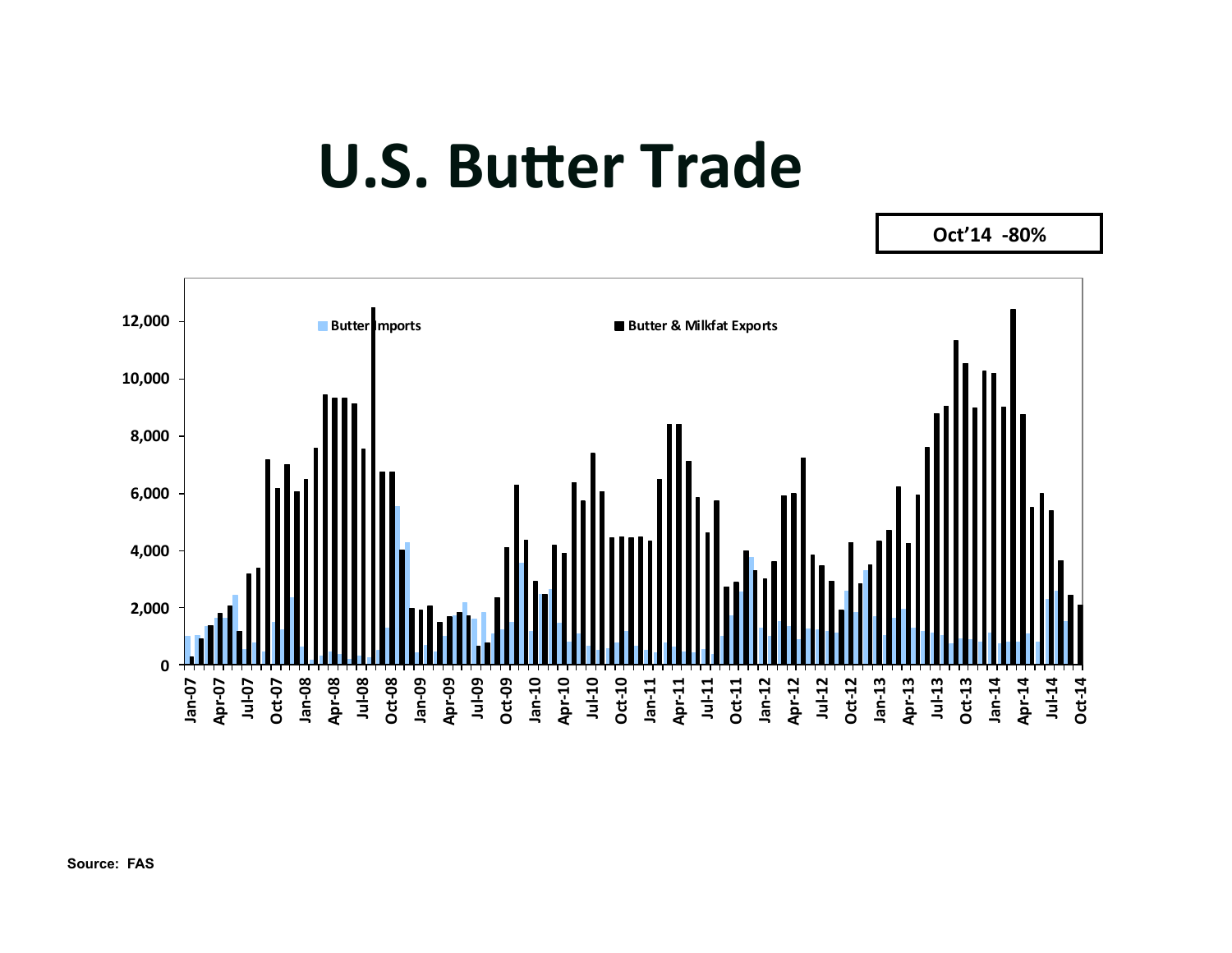#### **NFDM** prices



→CWAP (week ending 11.28.14): \$1.3501/lb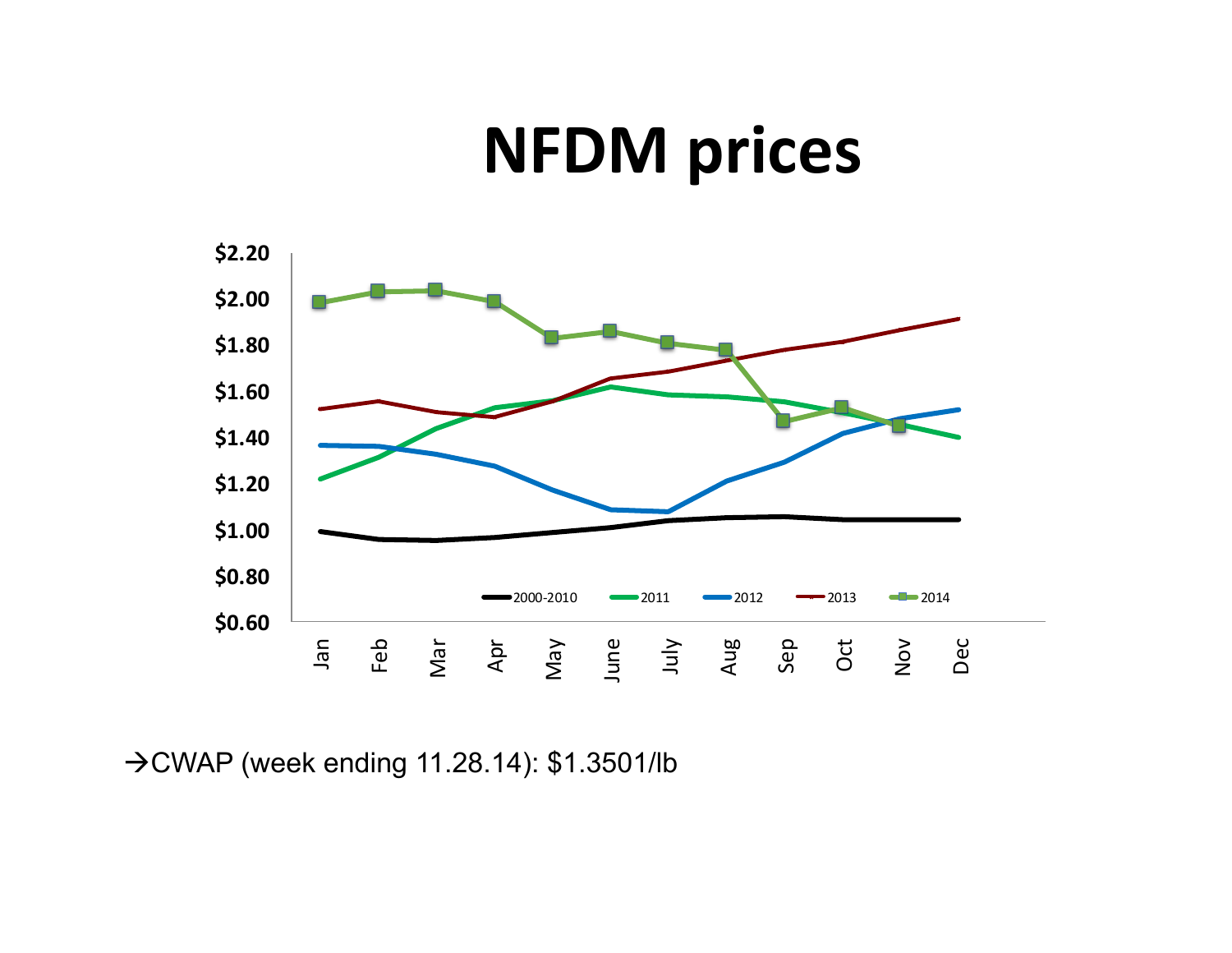#### **NFDM Production & Stocks**



**Sep**

**from Sep**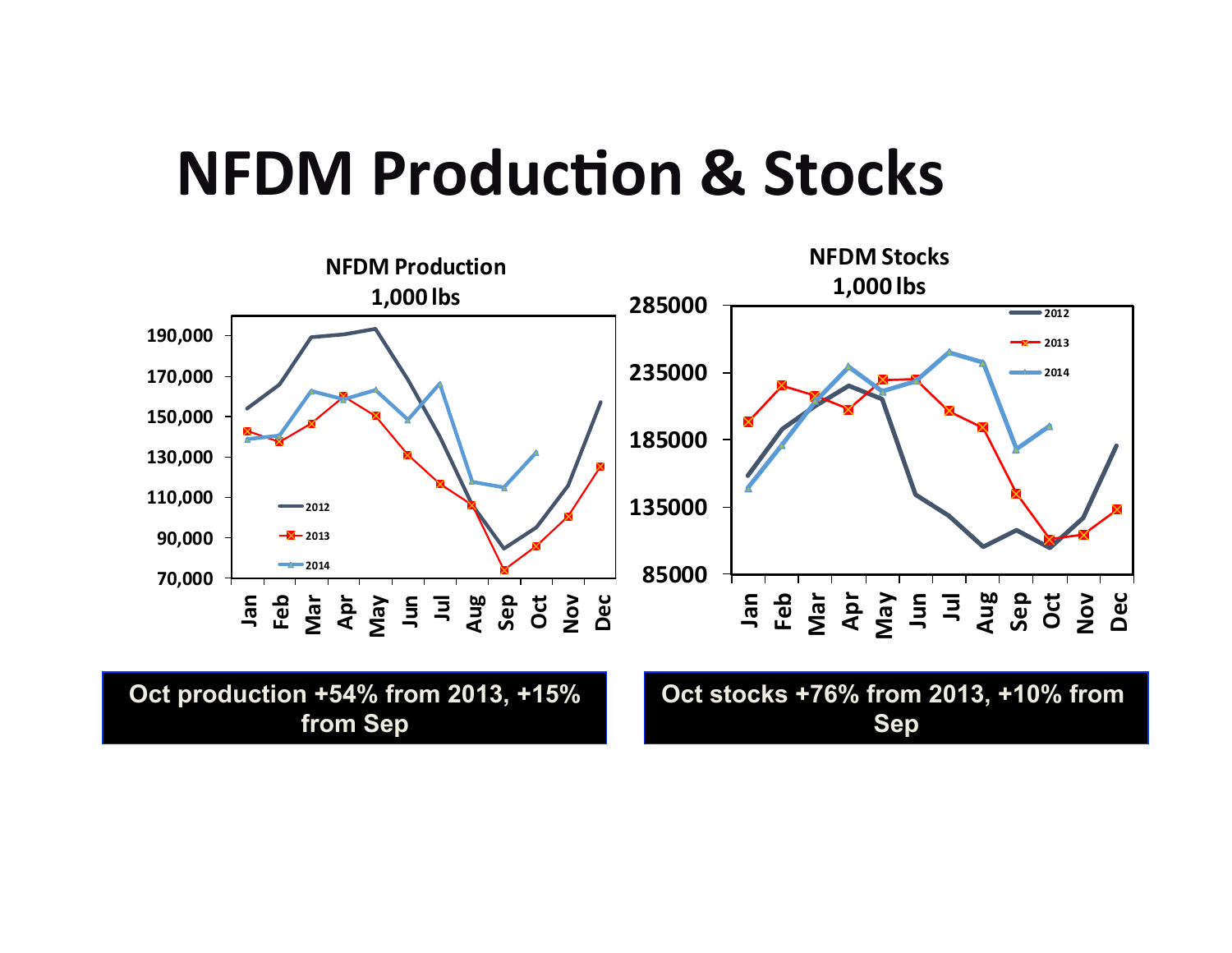#### U.S. NFDM/SMP Trade •**Oct '14 -25%**



• 12.2.14 GDT skim milk powder: \$1.10/lb (+ 6 cents)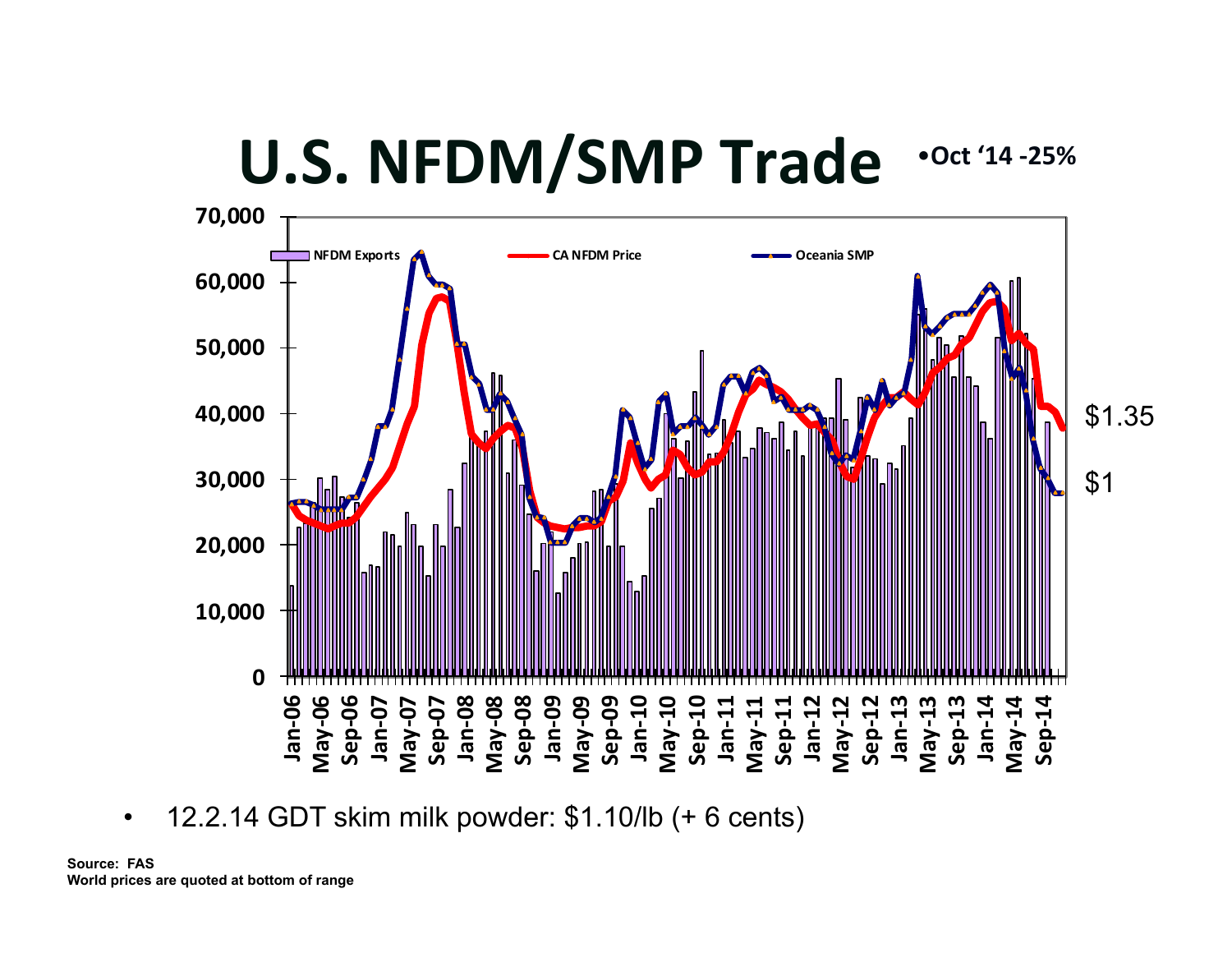#### Euro/USD (one year)

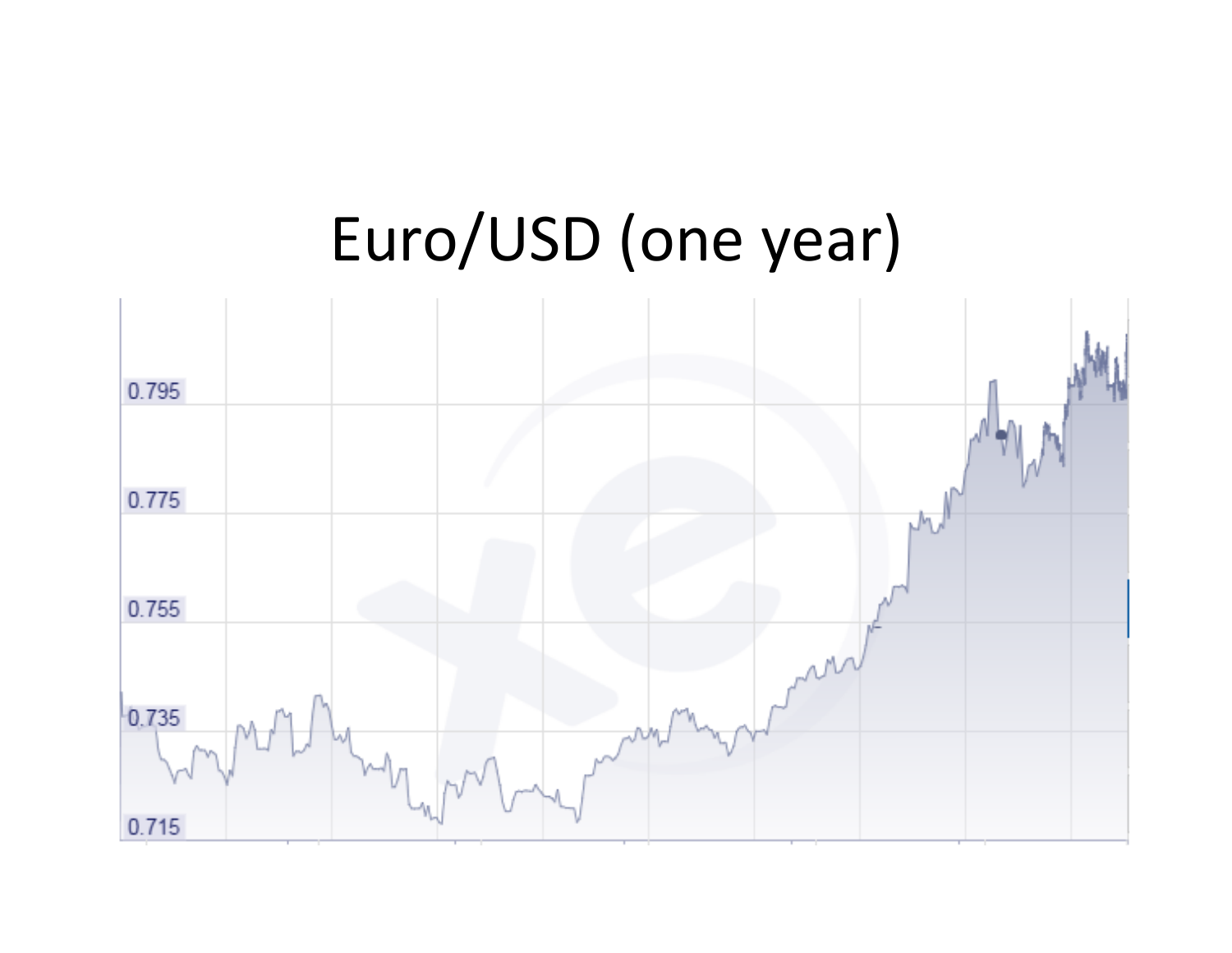#### **California milk production year-over-year change**



October production up 2.7%

No change in cow number, up 40lbs/cow (+1000 head from last month)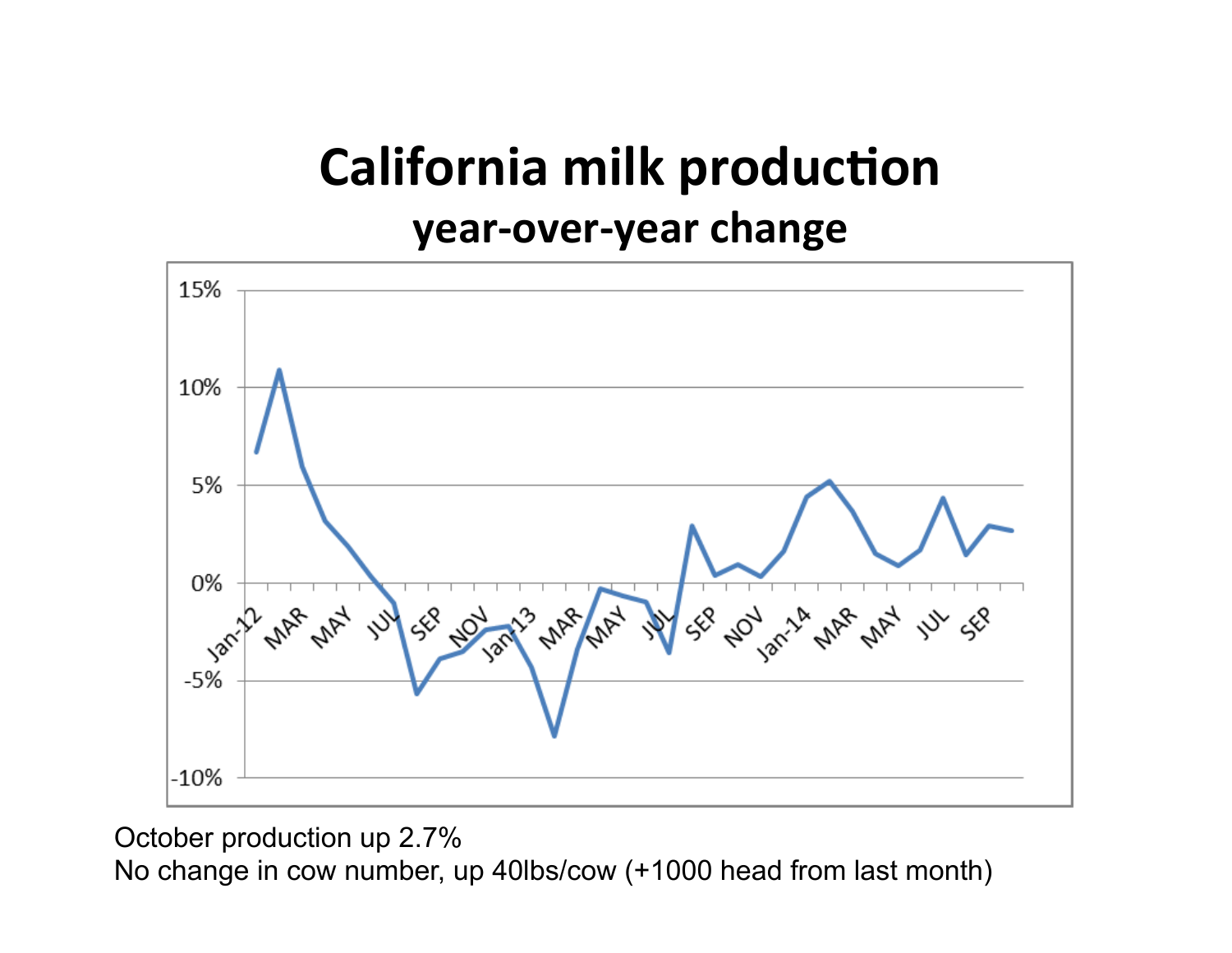#### **Milk Production (U.S.)**

#### Year-over-year change



**% Change** 

% Change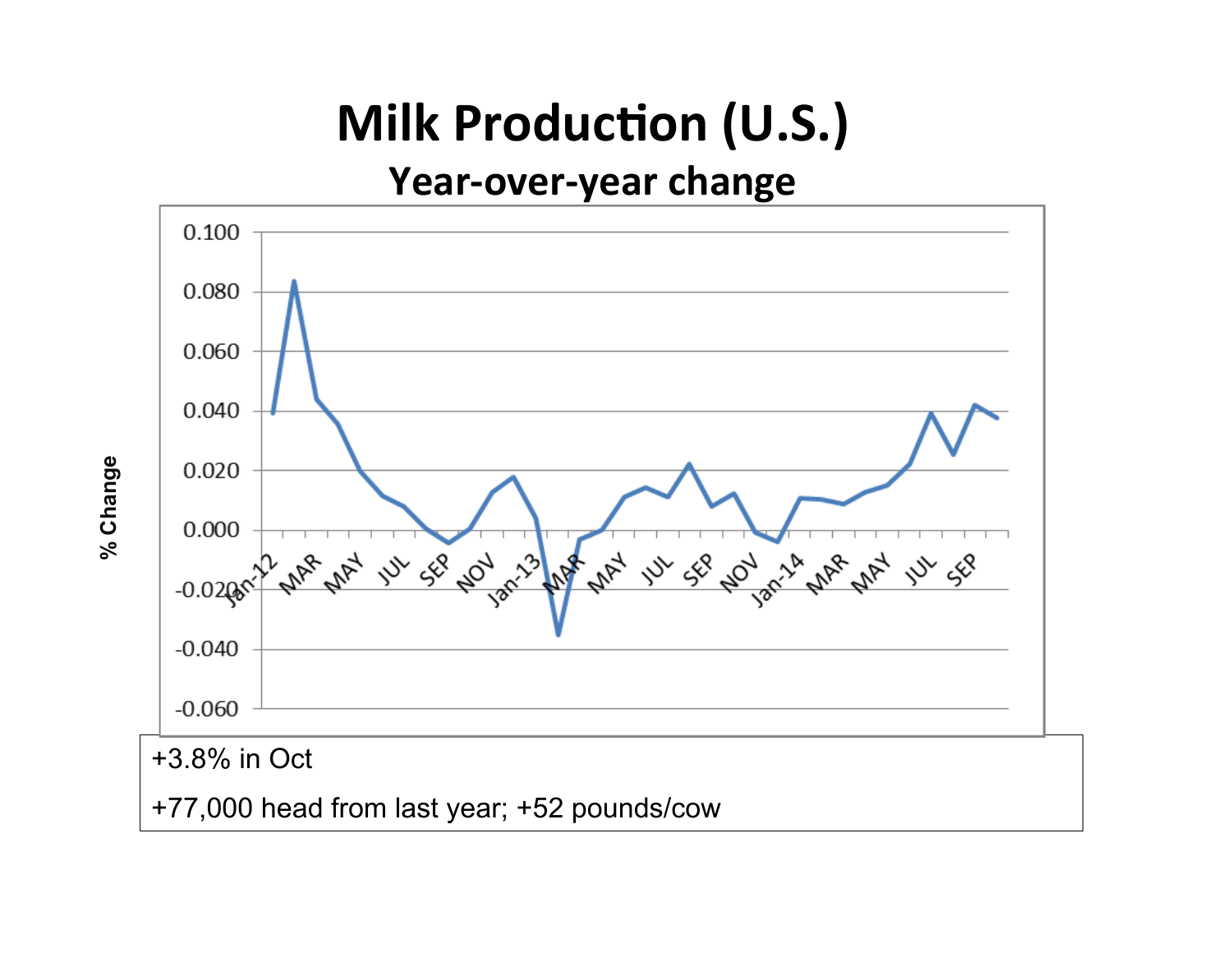### **Feed**

| <b>Western Milling</b>   | This week | <b>Prior Week</b> | Year ago |  |
|--------------------------|-----------|-------------------|----------|--|
| $\vert$ Dec 8<br>\$/ton) |           |                   |          |  |
| <b>Corn</b>              | \$201     | \$199             | \$219    |  |
| <b>Soybean Meal</b>      | \$525     | \$535             | \$540    |  |
| <b>Cottonseed</b>        | \$389     | \$389             | \$418    |  |

Corn production is forecast 68 million bushels lower, but still a record at 14,407 million bushels. USDA forecast 2014-15 corn \$3.20-\$3.80 (increased 10 cents on lowered ending stocks; higher corn use)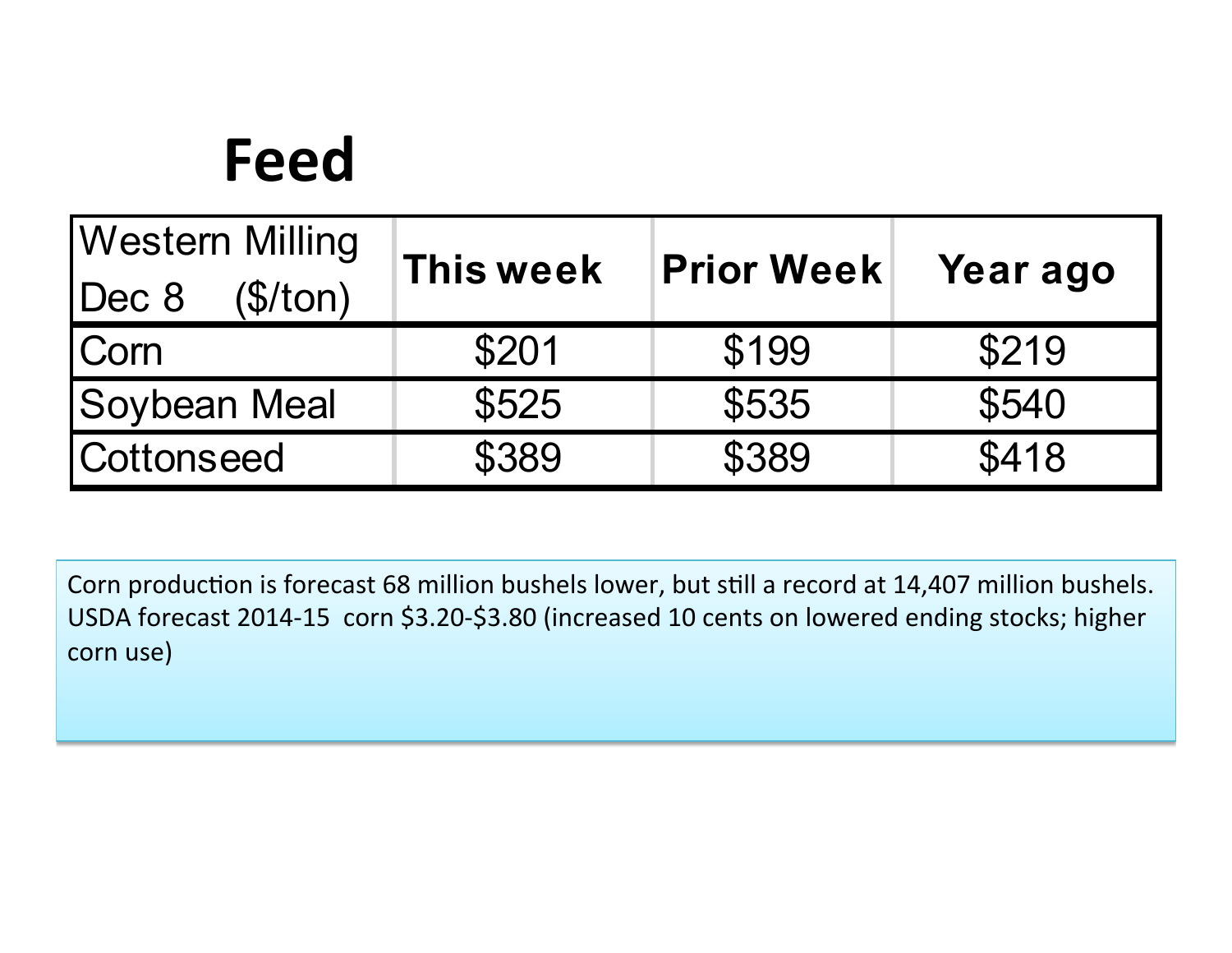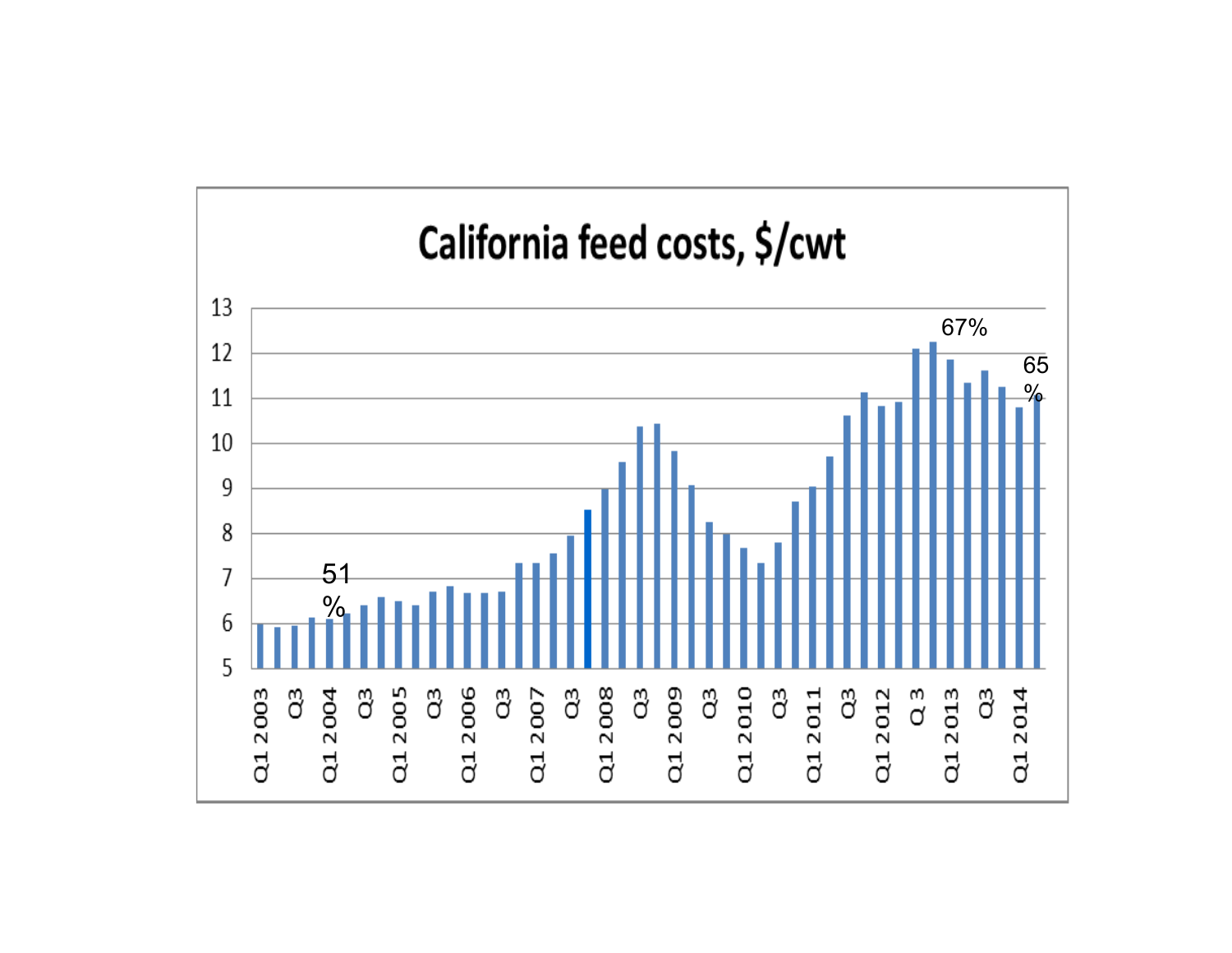#### MPP Feed Cost: an issue for California?



In California, feed costs represent 65% of the cost of production.

Feed prices for November 2014

| \$/ton          | US    | <b>California</b> |
|-----------------|-------|-------------------|
| Corn            | \$141 | \$198             |
| Soybean<br>meal | \$440 | \$489             |
| Alfalfa hay     | \$184 | \$225             |

\*The California corn price comes from Western **Milling because** USDA does not release a monthly California corn

#### Source: USDA NASS, AMS. price.

Yearly price average based on corn marketing year because USDA does not release a monthly corn price for **California**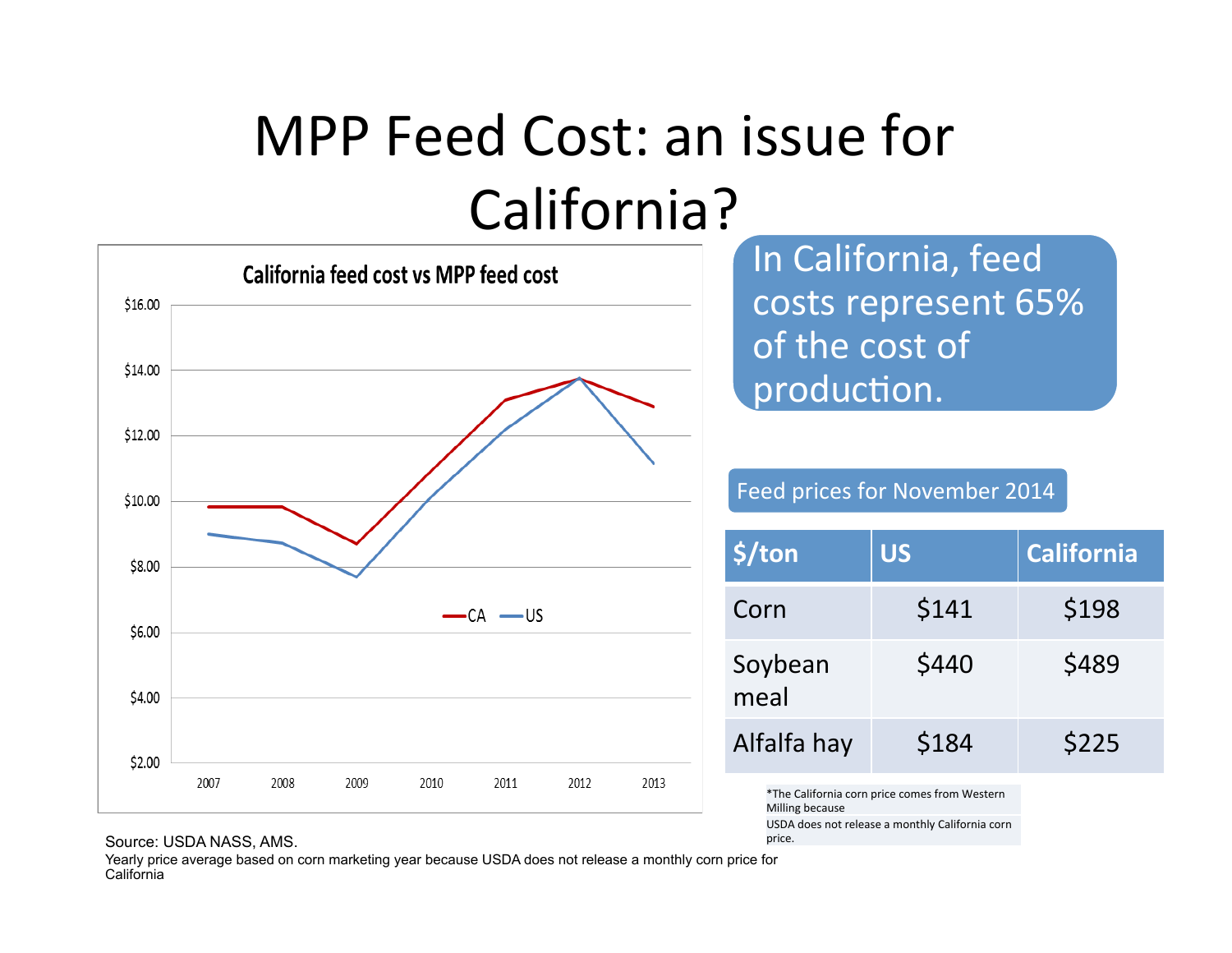#### **CA** overbase price estimates

Actual overbase price

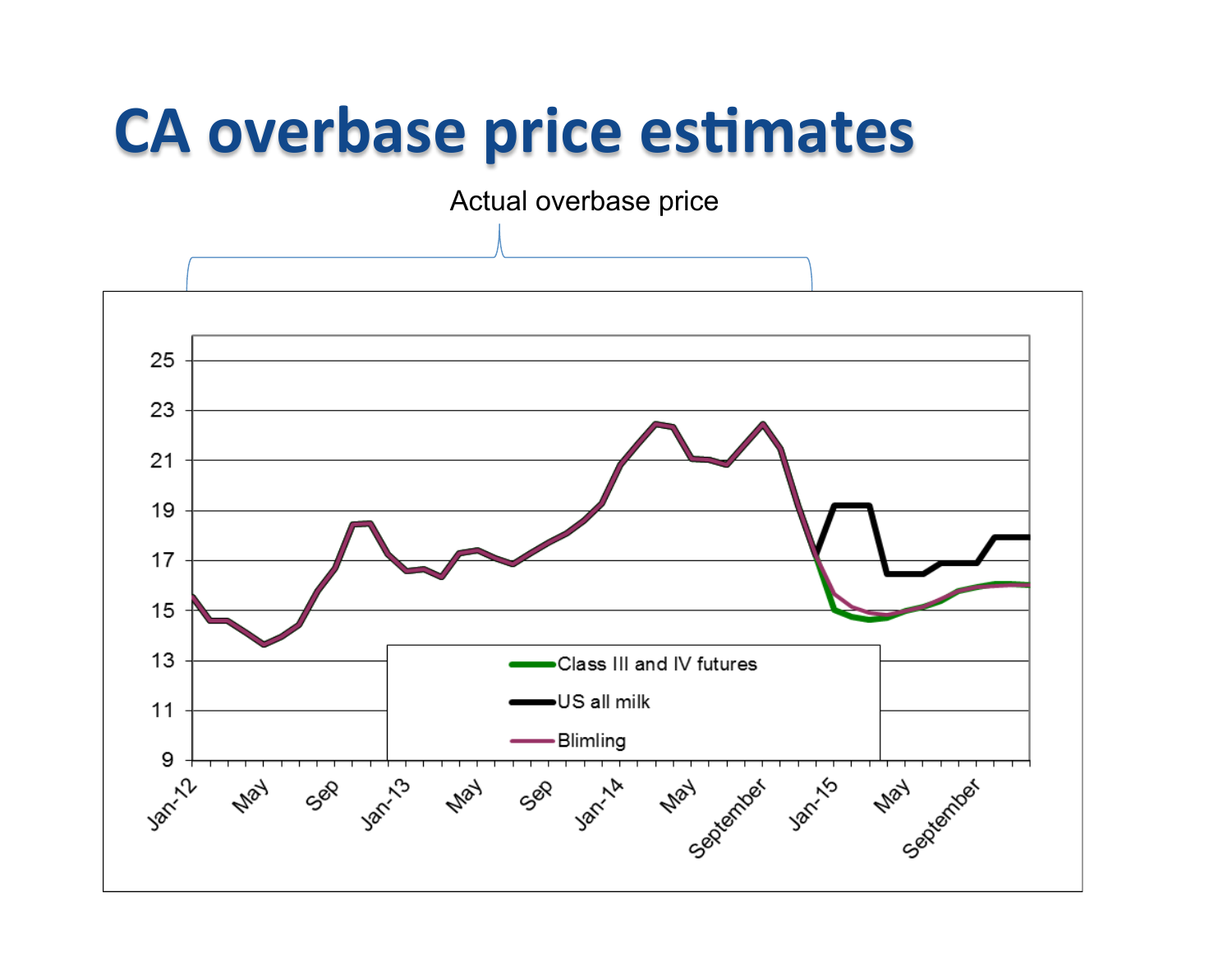#### Near term price estimate

|              | $05 - 11$       | 2012-13<br><b>Overbase</b> | <b>Overbase</b> | Quota |
|--------------|-----------------|----------------------------|-----------------|-------|
| <b>Month</b> | Average         |                            |                 |       |
|              | <b>Overbase</b> |                            |                 |       |
| January      | 13.39           | 16.60                      | 20.83           | 22.53 |
| February     | 13.32           | 16.66                      | 21.69           | 23.39 |
| <b>March</b> | 13.27           | 16.33                      | 22.47           | 24.17 |
| April        | 13.36           | 17.29                      | 22.34           | 24.04 |
| May          | 13.78           | 17.43                      | 21.07           | 22.77 |
| June         | 14.58           | 17.08                      | 21.05           | 22.75 |
| July         | 14.85           | 16.85                      | 20.83           | 22.53 |
| August       | 14.85           | 17.31                      | 21.64           | 23.34 |
| September    | 14.94           | 17.74                      | 22.44           | 24.14 |
| October      | 14.93           | 18.10                      | 21.49           | 23.19 |
| November     | 14.89           | 18.61                      | 19.19           | 20.89 |
| December     | 14.33           | 19.28                      | 17.21           | 18.91 |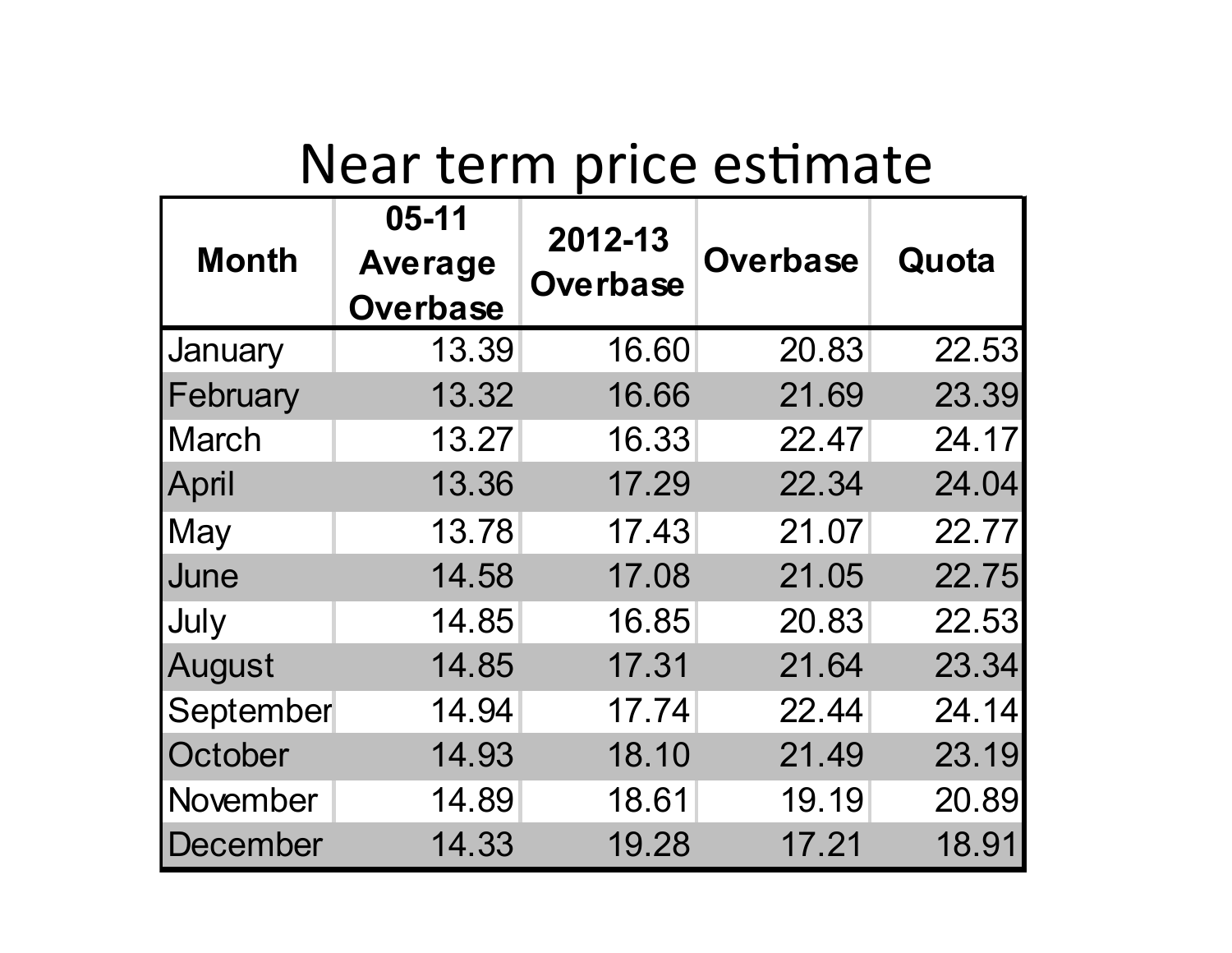#### Questions?